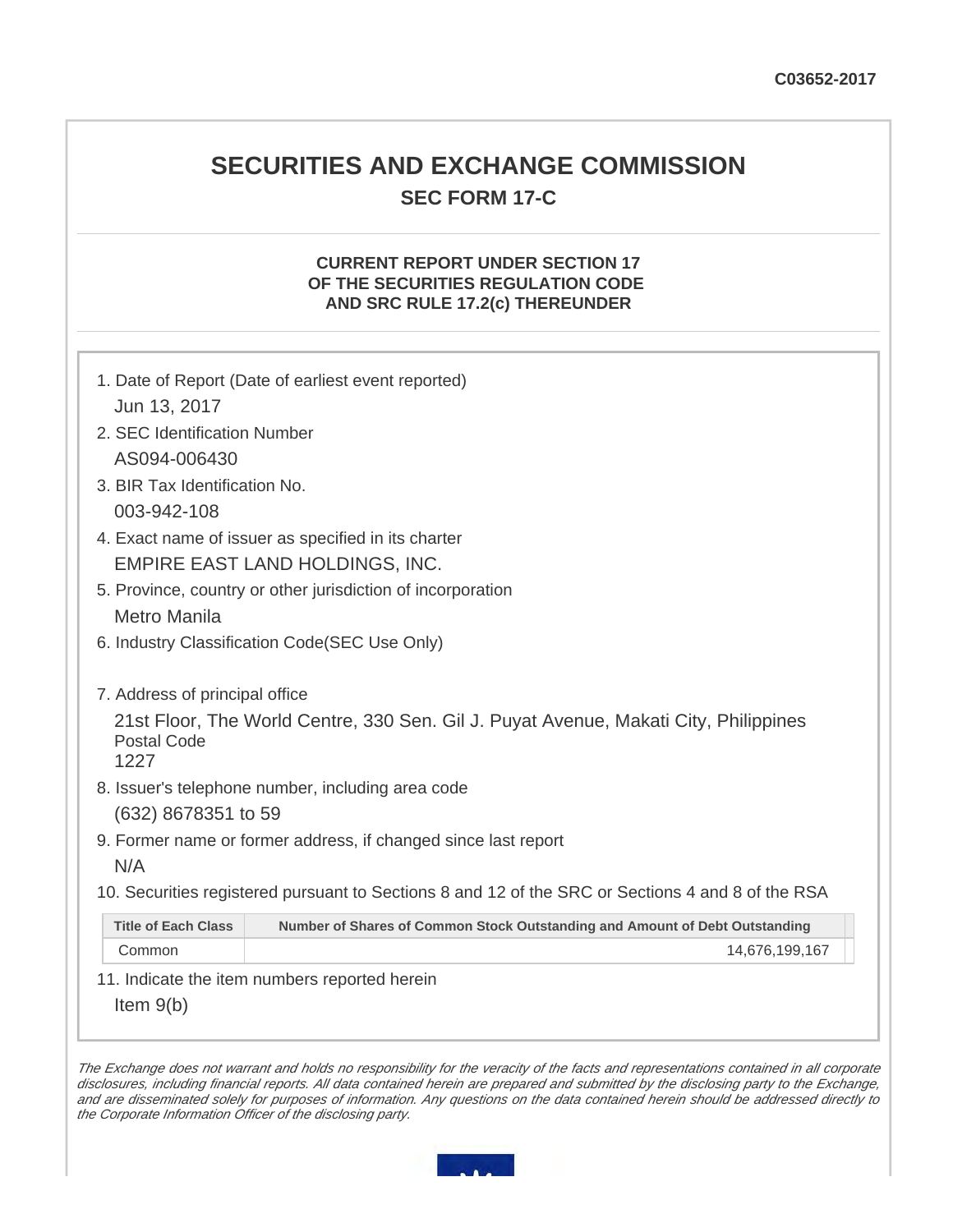

# **Empire East Land Holdings, Inc. ELI**

# **PSE Disclosure Form 4-25 - Results of Organizational Meeting References: SRC Rule 17 (SEC Form 17-C) and Section 4.4 of the Revised Disclosure Rules**

**Subject of the Disclosure**

Results of the Organizational Meeting.

**Background/Description of the Disclosure**

Results of the Organizational Meeting.

#### **List of elected officers for the ensuing year with their corresponding shareholdings in the Issuer**

| <b>Name of Person</b>           | <b>Position/Designation</b>                                                         | Shareholdings in the<br><b>Listed Company</b> |          | <b>Nature of Indirect</b> |  |
|---------------------------------|-------------------------------------------------------------------------------------|-----------------------------------------------|----------|---------------------------|--|
|                                 |                                                                                     | <b>Direct</b>                                 | Indirect | Ownership                 |  |
| Anthony<br>Charlemagne C.<br>Yu | President and Chief Executive Officer                                               |                                               | $0 -$    |                           |  |
| Ricky S. Libago                 | Executive Vice President                                                            | $\Omega$                                      | $0 -$    |                           |  |
| Evelyn G. Cacho                 | Senior Vice President / Corporate Information Officer<br>and Compliance Officer     | 35,240                                        | $0 -$    |                           |  |
| Ricardo B.<br>Gregorio          | First Vice President for Human Resources and General<br>and Administration Services | $\Omega$                                      | $0 -$    |                           |  |
| Jhoanna Lyndelou<br>T. Llaga    | First Vice President for Marketing                                                  | 0                                             | $0 -$    |                           |  |
| Kim Camille<br>Manansala        | Assistant Vice President for Audit                                                  |                                               | $0 -$    |                           |  |
| Giovanni C. Ng                  | Treasurer                                                                           |                                               | $0 -$    |                           |  |
| Dennis E. Edaño                 | <b>Corporate Secretary</b>                                                          | $\Omega$                                      | $0 -$    |                           |  |
| Celeste Z.<br>Sioson-Bumatay    | <b>Assistant Corporate Secretary</b>                                                | 0                                             | $0 -$    |                           |  |

# **List of Committees and Membership**

| <b>Name of Committees</b>    | <b>Members</b>           | <b>Position/Designation in Committee</b> |
|------------------------------|--------------------------|------------------------------------------|
| Audit Committee              | Gerardo C. Garcia        | Chairman                                 |
| Audit Committee              | Alejo L. Villanueva, Jr. | Member                                   |
| <sup>1</sup> Audit Committee | Evelyn G. Cacho          | Member                                   |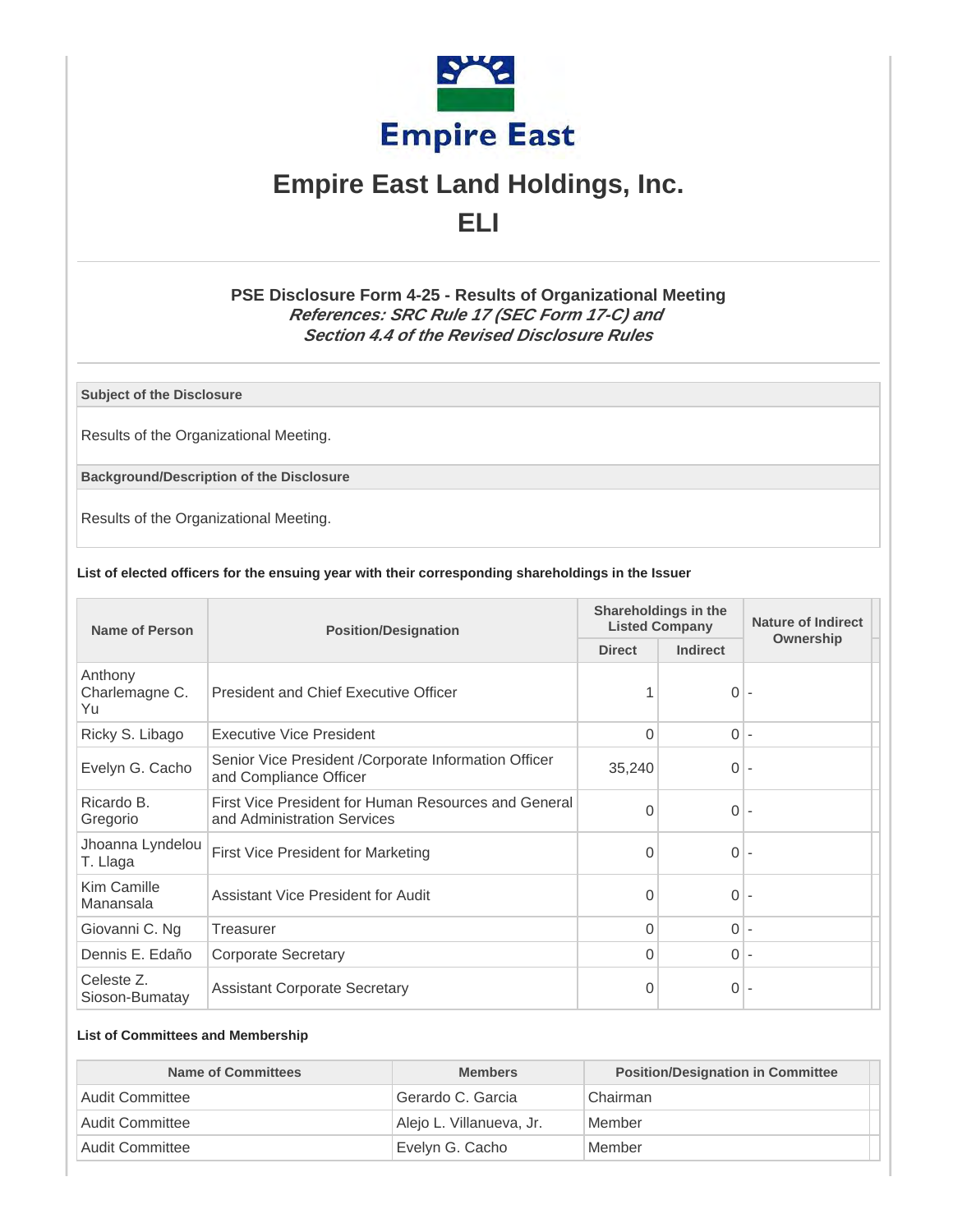| <b>Corporate Governance Committee</b>      | Gerardo C. Garcia        | Chairman |
|--------------------------------------------|--------------------------|----------|
| <b>Corporate Governance Committee</b>      | Alejo L. Villanueva, Jr. | Member   |
| <b>Corporate Governance Committee</b>      | Andrew L. Tan            | Member   |
| <b>Board Risk Oversight Committee</b>      | Alejo L. Villanueva, Jr. | Chairman |
| <b>Board Risk Oversight Committee</b>      | Gerardo C. Garcia        | Member   |
| <b>Board Risk Oversight Committee</b>      | Andrew L. Tan            | Member   |
| <b>Related Party Transaction Committee</b> | Gerardo C. Garcia        | Chairman |
| <b>Related Party Transaction Committee</b> | Alejo L. Villanueva, Jr. | Member   |
| <b>Related Party Transaction Committee</b> | Andrew L. Tan            | Member   |

**List of other material resolutions, transactions and corporate actions approved by the Board of Directors**

None

**Other Relevant Information**

Please see attached SEC Form 17-C.

# **Filed on behalf by:**

| <b>Name</b>        | Dohrie Edangalino |
|--------------------|-------------------|
| <b>Designation</b> | Authorized User   |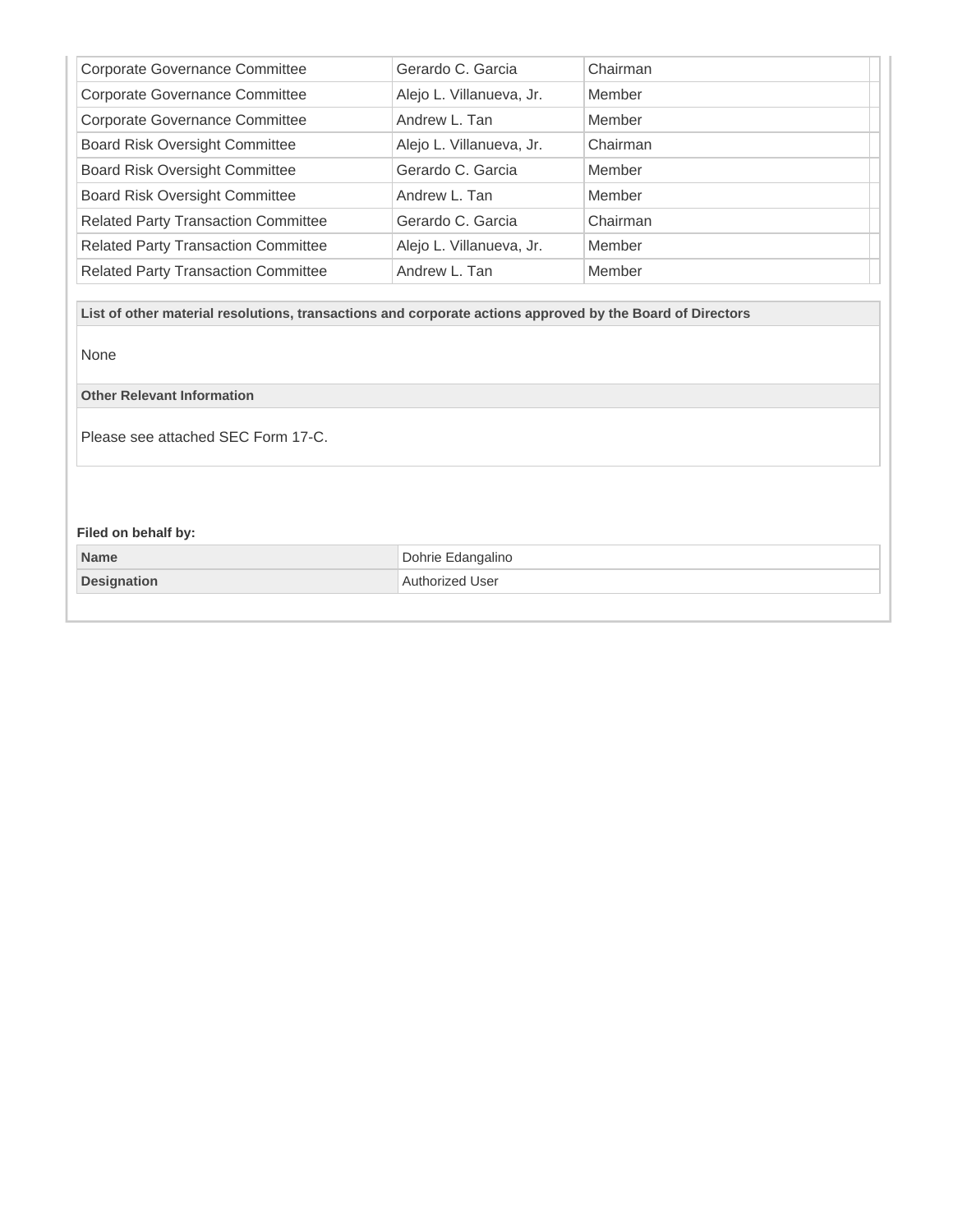### **SECURITIES AND EXCHANGE COMMISSION**

## **SEC FORM 17-C**

## **CURRENT REPORT UNDER SECTION 17 OF THE SECURITIES REGULATION CODE AND SRC RULE 17.2(c) THEREUNDER**

#### 1. **June 13, 2017**  Date of Report

- 2. SEC Identification No: **AS094-006430** 3. BIR Tax Identification No : **003-942-108**
- 4. **EMPIRE EAST LAND HOLDINGS, INC.**  Exact name of issuer as specified in its charter
- 5. **Metro Manila**  Province, Country or other jurisdiction of incorporation or organization
- 6. (SEC Use Only) Industry Classification Code
- 7. **21st Floor, The World Centre 330 Sen. Gil J. Puyat Avenue Makati City, Philippines 1227** Address of principal office

#### 8. **(632) 867-8351 to 59**  Issuer's telephone number, including area code

9. Securities registered pursuant to Sections 8 and 12 of the SRC or Sections 4 and 8 of the RSA

Title of Class *Number of Shares of Common* Stock Outstanding

**Common 14,676,199,167** 

#### 10. **Item 9 (b)**

The Board of Directors of the Company, in its organizational meeting held today, elected Andrew L. Tan and Gerardo C. Garcia as Chairman and Vice Chairman of the Board, respectively.

The Board also elected the following executive officers:

| <b>President and Chief Executive Officer</b> |
|----------------------------------------------|
| <b>Executive Vice President</b>              |
| Senior Vice President /Corporate             |
| Information Officer and Compliance           |
| Officer                                      |
| First Vice President for Human Resources     |
| and General and Administration Services      |
| First Vice President for Marketing           |
| <b>Assistant Vice President for Audit</b>    |
| Treasurer                                    |
| <b>Corporate Secretary</b>                   |
| <b>Assistant Corporate Secretary</b>         |
|                                              |